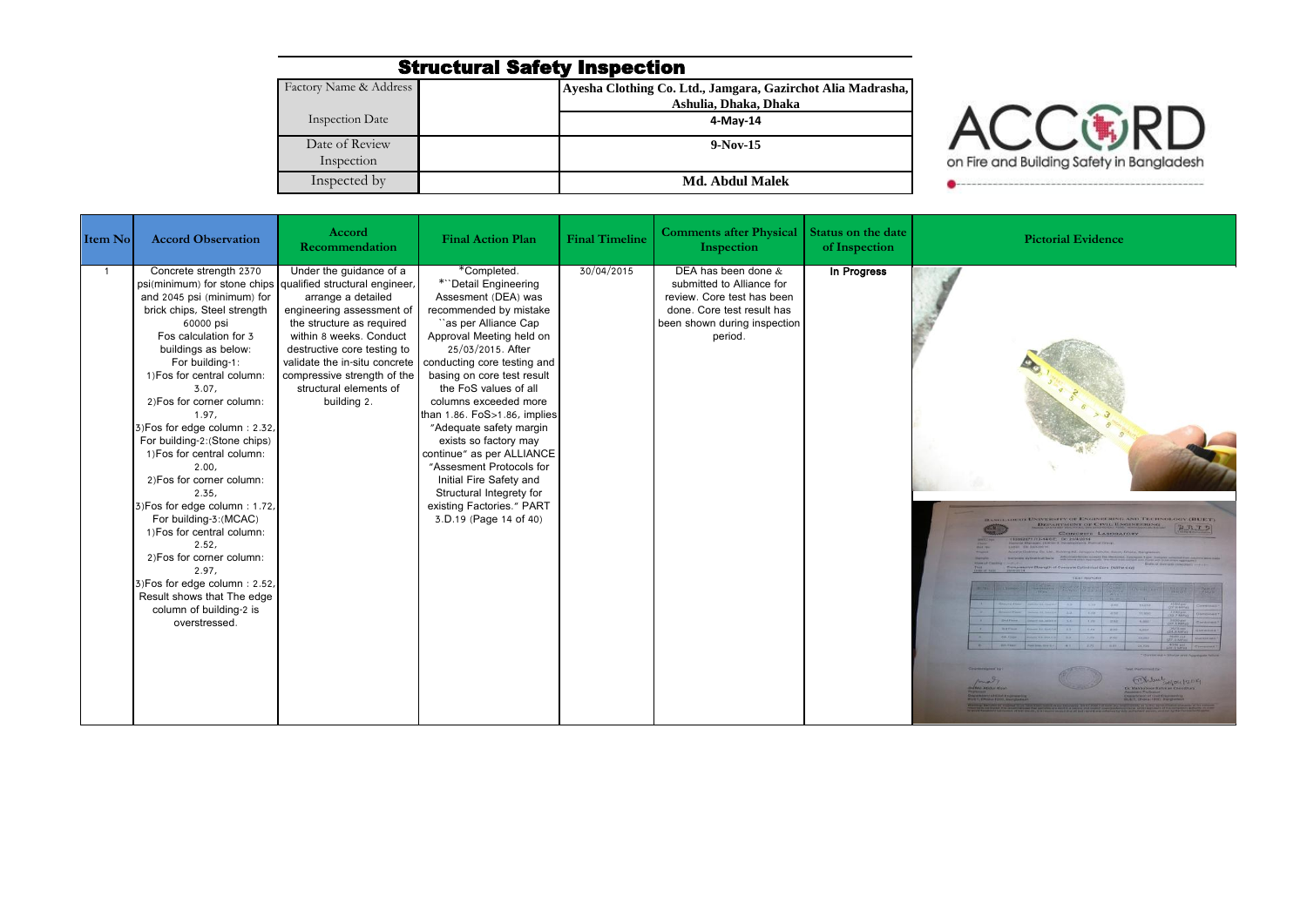| Item No        | <b>Accord Observation</b>                                                                                                                                                                                                                                                                                                                                                                     | Accord<br><b>Recommendation</b>                                                                                                                                                                                                                                                                                                            | <b>Final Action Plan</b>                                                                                                                                                                                                                                                        | <b>Final Timeline</b> | <b>Comments after Physical</b><br>Inspection                                                                                                                                                                                                                                                              | <b>Status on the date</b><br>of Inspection | <b>Pictorial Evidence</b>                                  |
|----------------|-----------------------------------------------------------------------------------------------------------------------------------------------------------------------------------------------------------------------------------------------------------------------------------------------------------------------------------------------------------------------------------------------|--------------------------------------------------------------------------------------------------------------------------------------------------------------------------------------------------------------------------------------------------------------------------------------------------------------------------------------------|---------------------------------------------------------------------------------------------------------------------------------------------------------------------------------------------------------------------------------------------------------------------------------|-----------------------|-----------------------------------------------------------------------------------------------------------------------------------------------------------------------------------------------------------------------------------------------------------------------------------------------------------|--------------------------------------------|------------------------------------------------------------|
| $\overline{2}$ | The structural members<br>constructed with MCAC have<br>not been investigated by an<br>appropriate program of in-<br>situ testing and<br>representative destructive<br>testing or core samples.<br>However, for building 2<br>which is made of stone<br>chips, the column stress<br>calculated taking into<br>account the strength of<br>concrete from the standard,<br>shows over-stressing. | Conduct detailed structural<br>assessment by qualified<br>structural engineer and<br>carry out remedial action as<br>necessary.                                                                                                                                                                                                            | *Completed.<br>*DEA is not required for<br>building no 2<br>basing on item no. 1                                                                                                                                                                                                | 30/04/2015            | DEA has been done $&$<br>submitted to Alliance for<br>review.                                                                                                                                                                                                                                             | In Progress                                | <b>H</b> Palmatics<br><b>ALLIANCE</b><br>In of Design repr |
| 3              | Dampness has been found<br>at some floor of these three<br>buildings. Standing water<br>also been found on the roof<br>top of the building 2 and 3.                                                                                                                                                                                                                                           | Under guidance from a<br>qualified structural engineer,<br>address all areas of needed<br>maintenance by correcting<br>the identified issues.                                                                                                                                                                                              | *In progress.<br>* Dampness of all these<br>three buildings were<br>removed by repairing under<br>supervision of our own civil<br>engineering team.<br>* Provision of proper<br>sloping on roof top of<br>building 2 and 3 have been<br>under taken and work is in<br>progress. | 13/06/2015            | Since it is now non-rainy<br>season, no dampness has<br>been found during inspection<br>period. There are 4 building in<br>the factory premises. Slope<br>has been done for building 2<br>only. Factory management are<br>advised to apply water<br>proofing materals or make<br>slope for all buildings. | In Progress                                |                                                            |
| $\overline{4}$ | The roof of the building is of<br>MCAC aggregate, but no<br>protective sealing is<br>available.                                                                                                                                                                                                                                                                                               | Provide a protective coating<br>at the structural elements<br>constructed with MCAC<br>exposed to rainfall or other<br>sources of water. Have<br>protective coating approved<br>by the Alliance or a qualified<br>structural engineer.<br>Alternatively provide 2%<br>slope on the exposed<br>surface to prevent<br>accumulation of water. | *In progress.<br>* The works for remediation<br>of water ponding at building<br>no. 2 and 3 is in progress.<br>At building no. 1, no water<br>ponding occurs, having<br>adequate slope on roof<br>surface to drain out rain<br>water with down pipes.                           | 17/06/2015            | There are 4 building in the<br>factory premises. Slope has<br>been done for building 2 only.<br>Factory management are<br>advised to apply water<br>proofing materals or make<br>slope for all buildings.                                                                                                 | In Progress                                |                                                            |

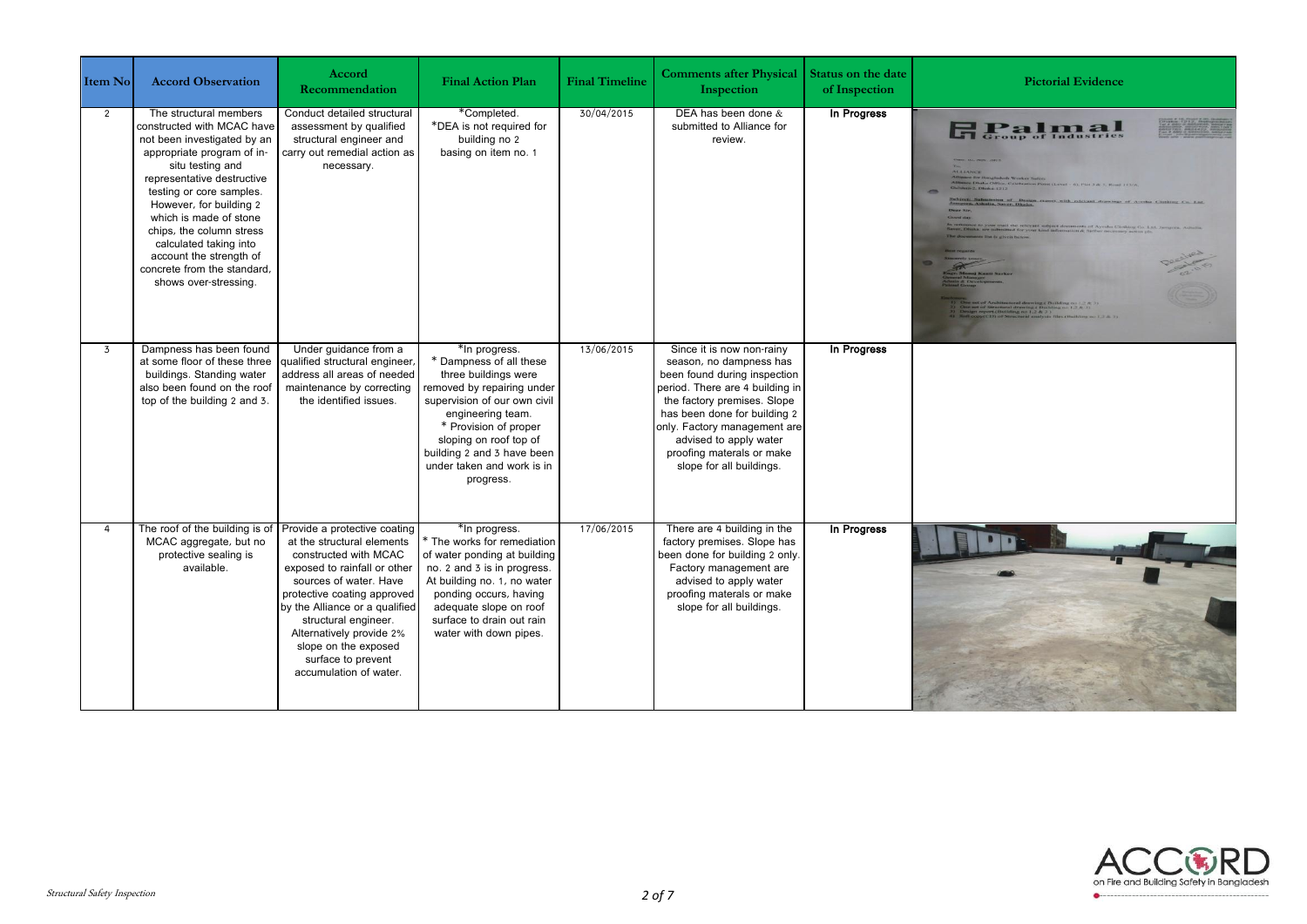| Item No        | <b>Accord Observation</b>                                                                                                                                                                                                                                                                                                       | Accord<br>Recommendation                                                                                                                                                                                                    | <b>Final Action Plan</b>                                                                                                                                                                                                                     | <b>Final Timeline</b> | <b>Comments after Physical</b><br>Inspection                                                                                                                              | <b>Status on the date</b><br>of Inspection | <b>Pictorial Evidence</b>                                                                                     |
|----------------|---------------------------------------------------------------------------------------------------------------------------------------------------------------------------------------------------------------------------------------------------------------------------------------------------------------------------------|-----------------------------------------------------------------------------------------------------------------------------------------------------------------------------------------------------------------------------|----------------------------------------------------------------------------------------------------------------------------------------------------------------------------------------------------------------------------------------------|-----------------------|---------------------------------------------------------------------------------------------------------------------------------------------------------------------------|--------------------------------------------|---------------------------------------------------------------------------------------------------------------|
| 5 <sup>5</sup> | The building is currently<br>being externally renovated,<br>but the safety issues are not<br>maintained properly.                                                                                                                                                                                                               | Immediate safety issues<br>should be applied.<br>The management should<br>ensure that the construction<br>and safety practices are<br>being adhered to as per<br>BNBC 2006 and as per<br>section 9 of Alliance<br>Standard. | * Completed<br>* The Alliance Team during<br>their 1st Remediation<br>Verification Visit on<br>13/05/2015 at ACCL<br>declared the issue at Item<br>no 5 as "Not Applicable"                                                                  | 30/04/2015            | This item is N/A now as per<br>Alliance.                                                                                                                                  | Corrected                                  | STRUCTURAL REMEDIATION PROGRESS REPOR<br>Completed<br>WIA<br>$E_{\rm P}$ - everyone<br>$\left  \cdot \right $ |
| 6              | Since there are multiple<br>moment resisting frames for<br>building 1 and 3, the lateral<br>load path is clear and<br>redundancy is available.<br>However, building 2 is the<br>flat slab system structure, so<br>the lateral load path is not<br>clear and redundancy is<br>unavailable. Pounding effect<br>should be checked. | Have a qualified structural<br>engineer complete further<br>analysis of the structure and<br>develop a remediation plan<br>if required. Pounding effect<br>for different structural<br>system should be checked.            | * In progress.<br>* The building owners<br>(Tenant) of the building<br>were requested to submit &<br>collect the design report as<br>per ALLIANCE standard and<br>BNBC from the building<br>engineers who designed<br>these three buildings. | 13/07/2015            | This portion will be covered in<br>DEA. DEA has been<br>submitted to Alliance for<br>review.                                                                              | In Progress                                |                                                                                                               |
|                | A set of design documents is<br>available on site for review.<br>However, the design report is<br>not available which is<br>required as per BNBC 2006<br>clause 1.9.1.1.                                                                                                                                                        | Have a qualified Structural<br>Engineer to prepare the<br>design report and provide<br>the full credential of the<br>architect of record on<br>architectural documents                                                      | In progress<br>The building owners<br>(Tenant) of the building<br>were requested to submit &<br>collect the design report as<br>ber ALLIANCE standard and<br>BNBC from the building<br>engineers who designed<br>these three buildings.      | 13/07/2015            | factory management have<br>been submitted to Alliance<br>this document as part of DEA.                                                                                    | In Progress                                |                                                                                                               |
| $\mathbf{g}$   | Credible structural<br>documents do not indicate<br>general conformance with<br><b>BNBC 2006.</b>                                                                                                                                                                                                                               | Under quidance from a<br>qualified structural engineer,<br>arrange a geotechnical<br>investigation at close vicinity<br>of the structure and make<br>the report available for<br>review.                                    | Completed                                                                                                                                                                                                                                    | 30/04/2015            | Factory management have<br>ensured that they have<br>submitted the soil test report<br>along with DEA. Soil test<br>report were not availale during<br>inspection period. | In Progress                                |                                                                                                               |

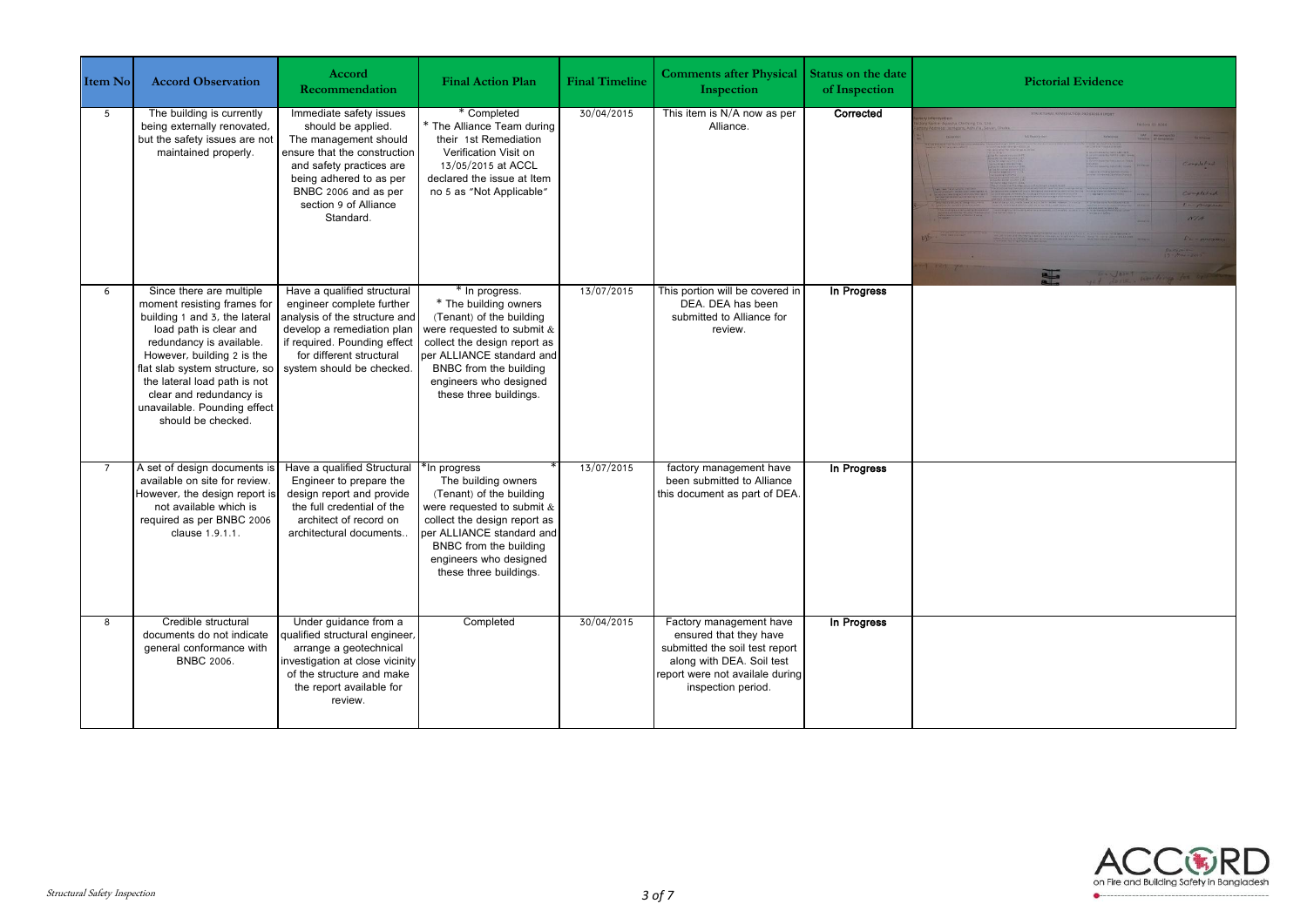| Item No | <b>Accord Observation</b>                                                                                                                                                                                                                                                                                                                                                                                                                                                | Accord<br><b>Recommendation</b>                                                                                                                                                                                                                               | <b>Final Action Plan</b>                                                                                                                                                                                                                | <b>Final Timeline</b> | <b>Comments after Physical</b><br>Inspection                                                 | <b>Status on the date</b><br>of Inspection | <b>Pictorial Evidence</b> |
|---------|--------------------------------------------------------------------------------------------------------------------------------------------------------------------------------------------------------------------------------------------------------------------------------------------------------------------------------------------------------------------------------------------------------------------------------------------------------------------------|---------------------------------------------------------------------------------------------------------------------------------------------------------------------------------------------------------------------------------------------------------------|-----------------------------------------------------------------------------------------------------------------------------------------------------------------------------------------------------------------------------------------|-----------------------|----------------------------------------------------------------------------------------------|--------------------------------------------|---------------------------|
| 9       | In building -3 a mezzanine<br>floor was previously added at<br>the ground floor, which is not<br>directly connected with the<br>main structure. It is<br>constructed with a steel<br>frame and supported from<br>ground level. The structural<br>impact for this construction<br>on the entire structure has<br>not been analytically<br>evaluated and confirmed by<br>a qualified structural<br>engineer.                                                               | Have a qualified structural<br>engineer complete an<br>analytical evaluation of the<br>structural impact of the<br>addition.                                                                                                                                  | * In progress.<br>* The building owners were<br>asked to collect & submit<br>analytical report for adding<br>mezzanine at ground floor<br>from the building engineers<br>following ALLIANCE<br>standard & BNBC.                         | 17/06/2015            | This portion will be covered in<br>DEA. DEA has been<br>submitted to Alliance for<br>review. | In Progress                                |                           |
| 10      | No provisions have been<br>made in the floor for a<br>concentrated load (such as<br>heavy equipment, water<br>tank. Stored materials.) In<br>building 1, there are 7 plastic<br>tanks (capacity 17000 lt.) on<br>the roof top & on building 2<br>there is a RCC water<br>reservoir (28000 lt.) on the<br>roof top beside a staircase &<br>on the top of the staircase is<br>a plastic tank (capacity 3000<br>It.) & also 2 plastic tanks<br>(capacity 6000lt) are found. | Engage a qualified<br>structural engineer to<br>confirm and document that<br>provisions have been made<br>to accommodate these<br>water tanks. If provisions<br>have not been made, have<br>a qualified structural<br>engineer develop a<br>remediation plan. | * In progress.<br>* The building owners were<br>asked to collect & submit<br>analytical report for<br>provisions of placing of<br>plastic water tanks on roof<br>and as well as the<br>construction of RCC water<br>tanks (28000 liter) | 17/06/2015            | This portion will be covered in<br>DEA. DEA has been<br>submitted to Alliance for<br>review. | In Progress                                |                           |
| 11      | Documentation cannot be<br>provided that the building is<br>compliant with the<br>requirements for wind<br>loading as detailed in BNBC<br>Part 6 Section 1.5.3.                                                                                                                                                                                                                                                                                                          | Engage a qualified<br>structural engineer to<br>confirm satisfactory<br>structural performance of<br>the buildings under wind<br>loading.                                                                                                                     | * In progress.<br>* Related with design<br>report, as asked from the<br>building owner to collect<br>from the building engineer.                                                                                                        | 17/06/2015            | This portion will be covered in<br>DEA. DEA has been<br>submitted to Alliance for<br>review. | In Progress                                |                           |

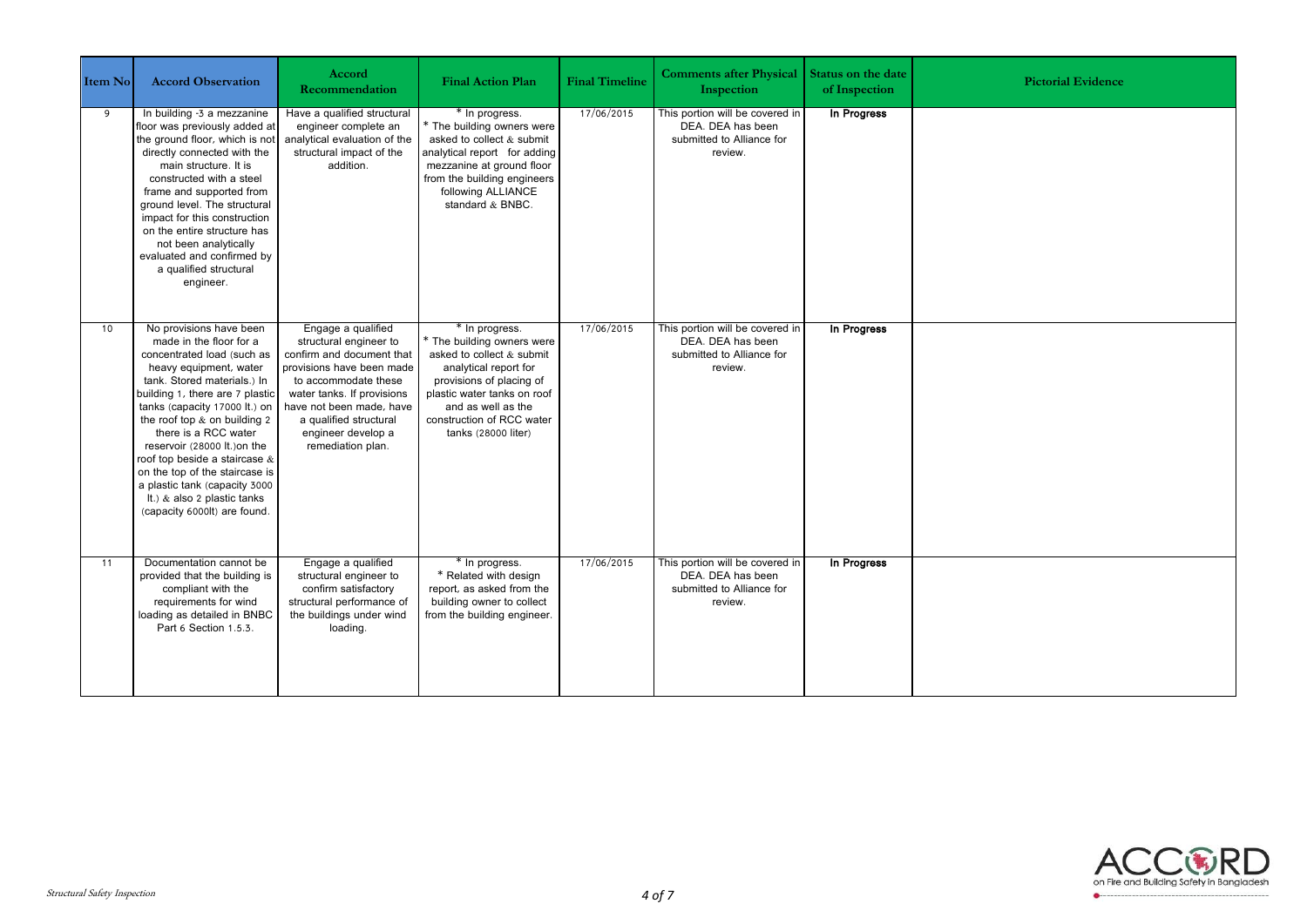| Item No | <b>Accord Observation</b>                                                                                                                                                                                                     | Accord<br>Recommendation                                                                                                                                                                                                     | <b>Final Action Plan</b>                                                                                                                                   | <b>Final Timeline</b> | <b>Comments after Physical</b><br>Inspection                                              | Status on the date<br>of Inspection | <b>Pictorial Evidence</b> |
|---------|-------------------------------------------------------------------------------------------------------------------------------------------------------------------------------------------------------------------------------|------------------------------------------------------------------------------------------------------------------------------------------------------------------------------------------------------------------------------|------------------------------------------------------------------------------------------------------------------------------------------------------------|-----------------------|-------------------------------------------------------------------------------------------|-------------------------------------|---------------------------|
| 12      | All non-structural elements<br>were found non-braced.<br>Some plastic tanks resting<br>on the roof top and also<br>some racks in different floors<br>are not adequately anchored<br>or braced to resist<br>earthquake forces. | Adequately anchor and<br>brace all non-structural<br>elements to resist<br>earthquake forces to comply<br>with the BNBC and Alliance<br>Standard                                                                             | * In progress.<br>* The works of anchoring<br>and bracing is going on<br>under supervision of our<br>own civil engineering team<br>and factory management. | 17/06/2015            | Anchoring has been done.                                                                  | Corrected                           |                           |
| 13      | There is no program that will<br>ensure that the designated<br>load in each floor will not be<br>exceeded                                                                                                                     | Develop a program to<br>ensure that all live loads for<br>which a floor or roof has<br>been designed for will not<br>be exceeded. The<br>designated Load Manager<br>shall oversee this program<br>and ensure it is enforced. | Completed                                                                                                                                                  | 30/04/2015            | Not yet done properly. Factory<br>management have shown a<br>program that was not proper. | In Progress                         |                           |

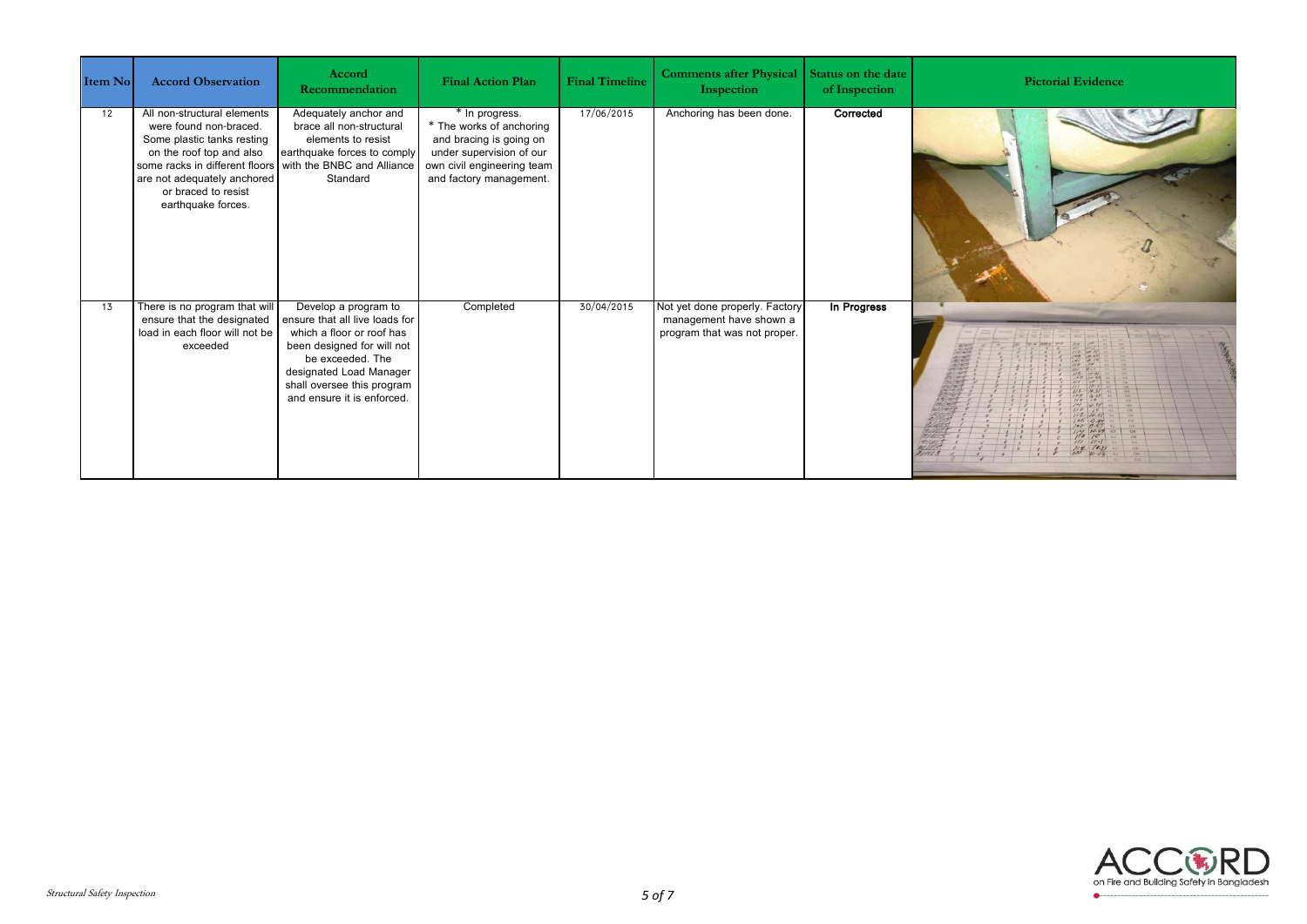| Item No | <b>Accord Observation</b>                                                                                                                                                                                                                                   | Accord<br>Recommendation                                                                                                                                                                                                                                                                                                                                                                                                                                                                                                                                                                                                                                                                                                                                                                                 | <b>Final Action Plan</b>                                                                                     | <b>Final Timeline</b> | <b>Comments after Physical</b><br>Inspection                                                                                              | Status on the date<br>of Inspection | <b>Pictorial Evidence</b>                                                                                                                                                                                                                                                                                                                                                                                                                                                                                                                             |
|---------|-------------------------------------------------------------------------------------------------------------------------------------------------------------------------------------------------------------------------------------------------------------|----------------------------------------------------------------------------------------------------------------------------------------------------------------------------------------------------------------------------------------------------------------------------------------------------------------------------------------------------------------------------------------------------------------------------------------------------------------------------------------------------------------------------------------------------------------------------------------------------------------------------------------------------------------------------------------------------------------------------------------------------------------------------------------------------------|--------------------------------------------------------------------------------------------------------------|-----------------------|-------------------------------------------------------------------------------------------------------------------------------------------|-------------------------------------|-------------------------------------------------------------------------------------------------------------------------------------------------------------------------------------------------------------------------------------------------------------------------------------------------------------------------------------------------------------------------------------------------------------------------------------------------------------------------------------------------------------------------------------------------------|
| 14      | There is no designated<br>representative (Factory Load<br>Manager), who is onsite full<br>time, trained regarding the<br>structural floor capacity, and<br>serves as an ongoing vendor<br>resource and monitor of<br>operational factory floor<br>loadings. | Designate a representative<br>as the Factory Load<br>Manager. The Factory<br>Owner shall ensure that at<br>least one individual, the<br>Factory Load Manager who<br>is located onsite full time at<br>the factory, is trained in<br>calculating operational load<br>characteristics of the<br>specific factory. The Factory<br>Load Manager shall serve<br>as an ongoing resource to<br>RMG vendors and be<br>responsible to ensure that<br>the factory operational loads<br>do not at any time exceed<br>the factory floor loading<br>limits as described on the<br>Floor Loading Plans.<br>located onsite full time at<br>the factory, is trained in<br>calculating operational load<br>characteristics of the<br>specific factory. The Factory<br>Load Manager shall serve<br>as an ongoing resource. | Completed                                                                                                    | 30/04/2015            | Load manager has been<br>assigned to oversee the load<br>as per the load plan. Load<br>plan is not approved yet.                          | Corrected                           |                                                                                                                                                                                                                                                                                                                                                                                                                                                                                                                                                       |
| 15      | Floor Load Plans are<br>available, but not as per<br>standard.                                                                                                                                                                                              | Have a qualified structural<br>engineer develop Floor<br>Loading Plans per the<br>requirements of Part 8<br>Section 8.20.5.3                                                                                                                                                                                                                                                                                                                                                                                                                                                                                                                                                                                                                                                                             | * In progress and is related<br>with submission of design<br>report to be prepared by<br>building engineers. | 13/06/2015            | Load plan has been prepared<br>as part of DEA. Load plan<br>were shown during inspection<br>period & submitted to Alliance<br>for review. | In Progress                         | $-42 < 80$ Pul<br>ellow LL 80 < 120 Pst<br>Red LL -120 Pul aver<br>100000<br><b>TOSHIM</b><br>$27500$<br>$\frac{1}{2}$<br>$\frac{1}{\left\  \sum_{i=1}^{n} \frac{1}{\left( \sum_{i=1}^{n} \frac{1}{\left( \sum_{i=1}^{n} \frac{1}{\left( \sum_{i=1}^{n} \frac{1}{\left( \sum_{i=1}^{n} \frac{1}{\left( \sum_{i=1}^{n} \frac{1}{\left( \sum_{i=1}^{n} \frac{1}{\left( \sum_{i=1}^{n} \frac{1}{\left( \sum_{i=1}^{n} \frac{1}{\left( \sum_{i=1}^{n} \frac{1}{\left( \sum_{i=1}^{n} \frac{1}{\left( \sum_{i=1}^{n} \frac{$<br><b>IST FLOOR LOAD PLAN</b> |